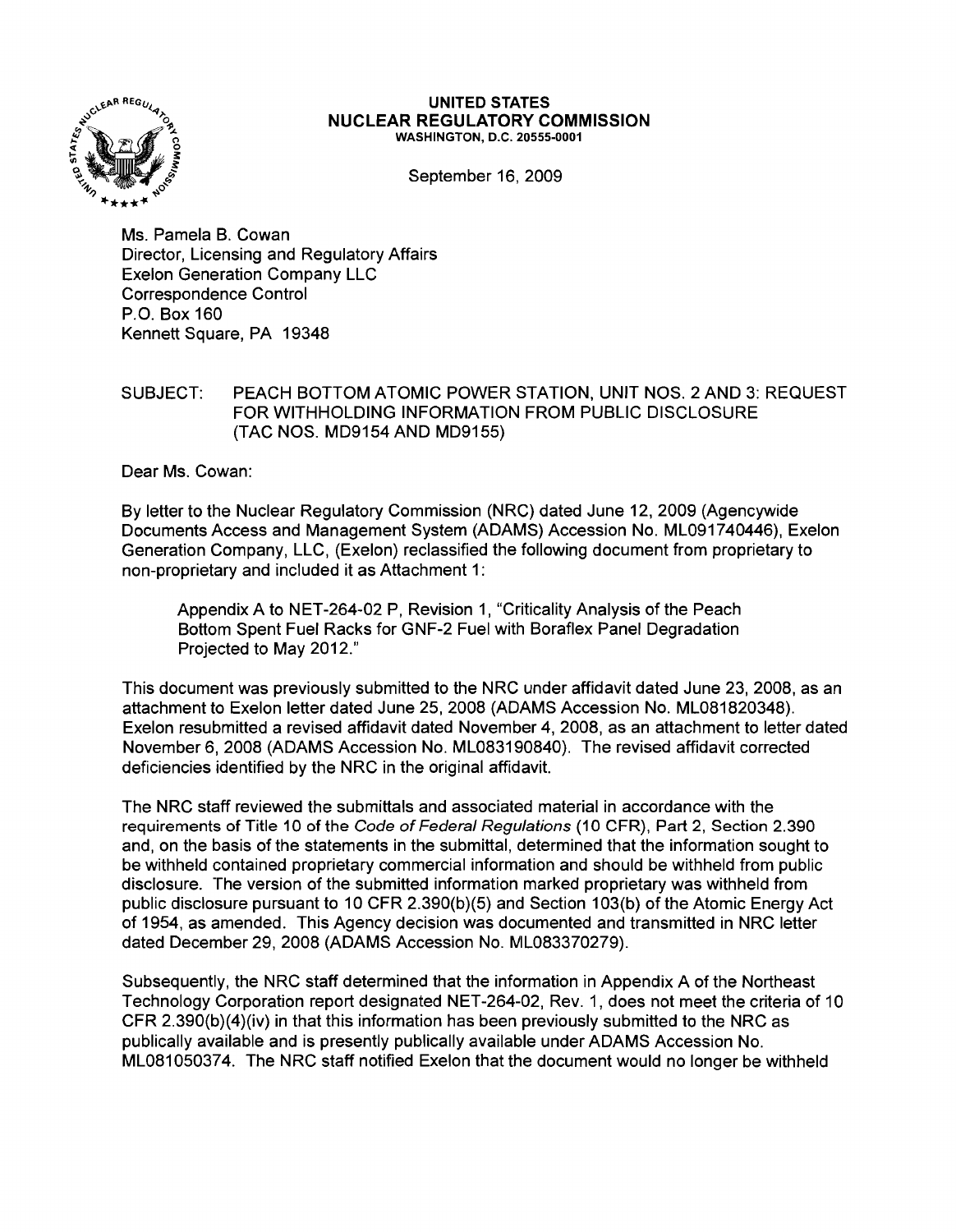P. Cowan - 2

from public disclosure and would be placed in ADAMS as publically available. Accordingly, this document is now publically available in ADAMS under Accession No. ML091740446.

If you have any questions regarding this matter, I may be reached at 301-415-3204.

Sincerely,

for D. Highey

John D. Hughey, Project Manager Plant Licensing Branch 1-2 Division of Operating Reactor Licensing Office of Nuclear Reactor Regulation

Docket Nos. 50-277 and 50-278

cc: Kenneth O. Lindquist President Northeast Technology Corporation 108 N. Front Street UPO Box 4178 Kingston, NY 12402

Additional Distribution via ListServ